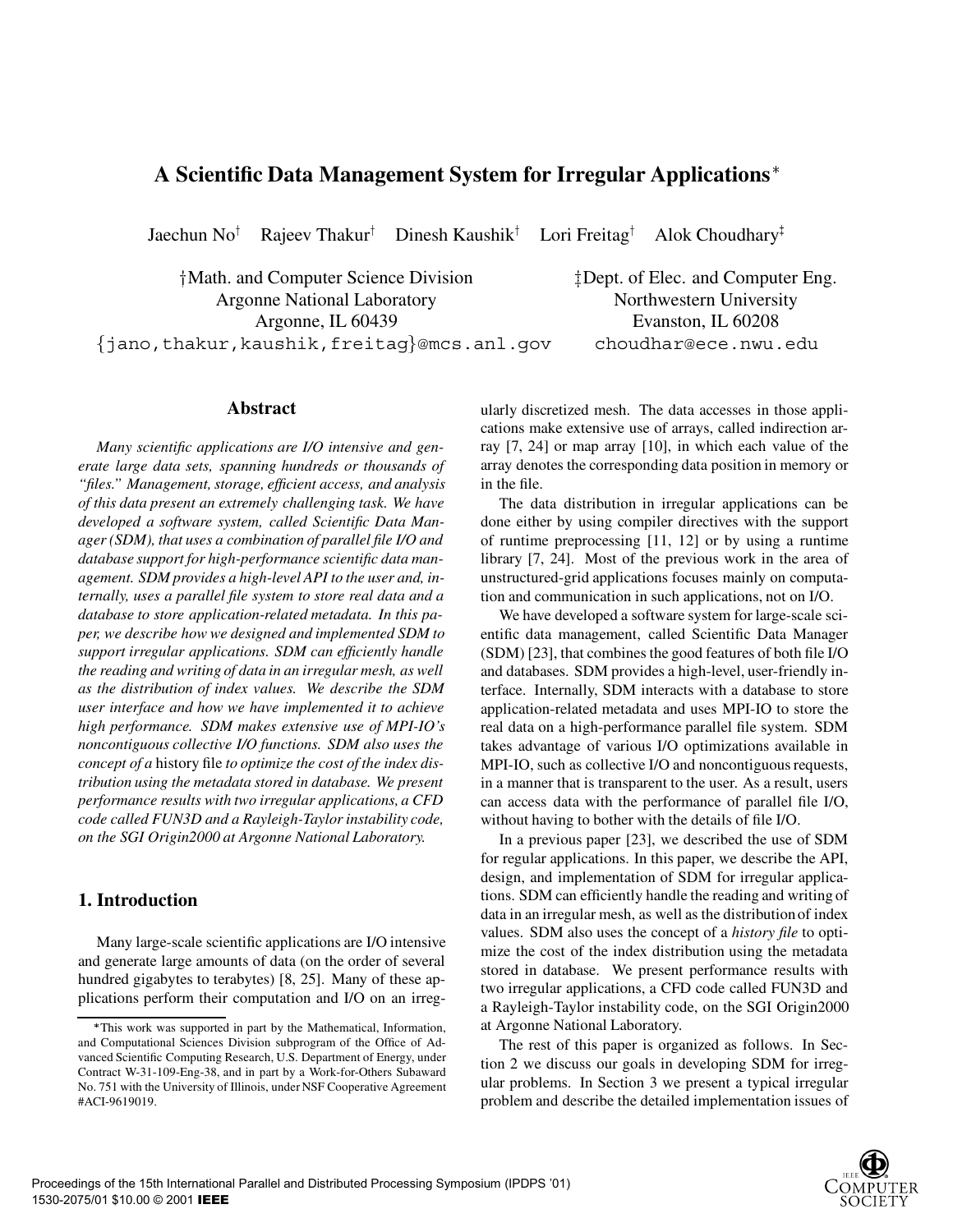SDM to solve the problem. Performance results on the SGI Origin2000 at Argonne National Laboratory are presented in Section 4. We discuss related work in Section 5 and conclude in Section 6.

# **2. Design Objectives**

Our main objectives in designing SDM for irregular applications were to achieve high-performance parallel I/O, to provide a convenient high-level API, and to optimize the execution cost of irregular applications.

- **High-Performance I/O**. To achieve high-performance I/O, we decided to use a parallel file-I/O system to store real data and use MPI-IO to access this data. MPI-IO, the I/O interface defined as part of the MPI-2 standard [10, 19], is rapidly emerging as the standard, portable API for I/O in parallel applications. MPI-IO is specifically designed to enable the optimizations that are critical for high-performance parallel I/O. Examples of these optimizations include collective I/O, the ability to access noncontiguous data sets, and the ability to pass hints to the implementation about access patterns, file-striping parameters, and so forth.
- **High-Level API**. Our goal was to provide a highlevel unified API for any kind of application (regular or irregular) while encapsulating the details of either MPI-IO or databases. With SDM, user can specify the data with a high-level description, together with annotations, and use a similar API for data retrieval. SDM internally translates the user's request into appropriate MPI-IO calls, including creating MPI derived datatypes for noncontiguous data [32]. SDM also interacts with the database when necessary, by using embedded SQL functions.
- **Optimization for Irregular Applications**. In irregular applications, the cost of an index distribution is usually expensive, in terms of communication and computation. In SDM, after partitioning the index values among processes, the local index subsets of all processes are asynchronously written to a *history file*, and the associated metadata is stored in database. When the same index distribution is needed in subsequent runs, the index values are read from the history file using the metadata stored in database, and thereby the user can avoid repeating the communication and computation for the same index distribution.

### **3. Implementation**

We discuss the SDM API for solving a sample irregular problem and show how the API is implemented.

#### **3.1. An Irregular Problem and SDM API**



### **Figure 1. A sample irregular problem and its solution**

Figure 1 shows a typical irregular problem that sweeps over the edges of an irregular mesh. In this problem, edge1 and edge2 are two arrays representing nodes connected by an edge, and arrays x and y are the actual data associated with each edge and node, respectively. The partitioned arrays of edge1, edge2, x, and y contain a single level of "ghost data" beyond the boundaries to minimize remote accesses. After the computation is completed, the results p and q are written to a file in the order of global node numbers.

Figures 2 and 3 respectively show the SDM API for writing the results  $p$  and  $q$  and for partitioning edge1, edge2, x, and y among processes to solve the problem described in Figure 1. We use the term *import* to distinguish it from a *read* operation. A read operation reads the data created in SDM, whereas an import operation reads the data created outside of SDM.

#### **3.2. Implementation Details**

The *partitioning vector* is the one generated from a partitioning tool, such as MeTis[15, 26]. Each value of the vector denotes a processor rank where the node should be assigned. In SDM, the partitioning vector should be replicated among processes. Next, the *map array* is the one that

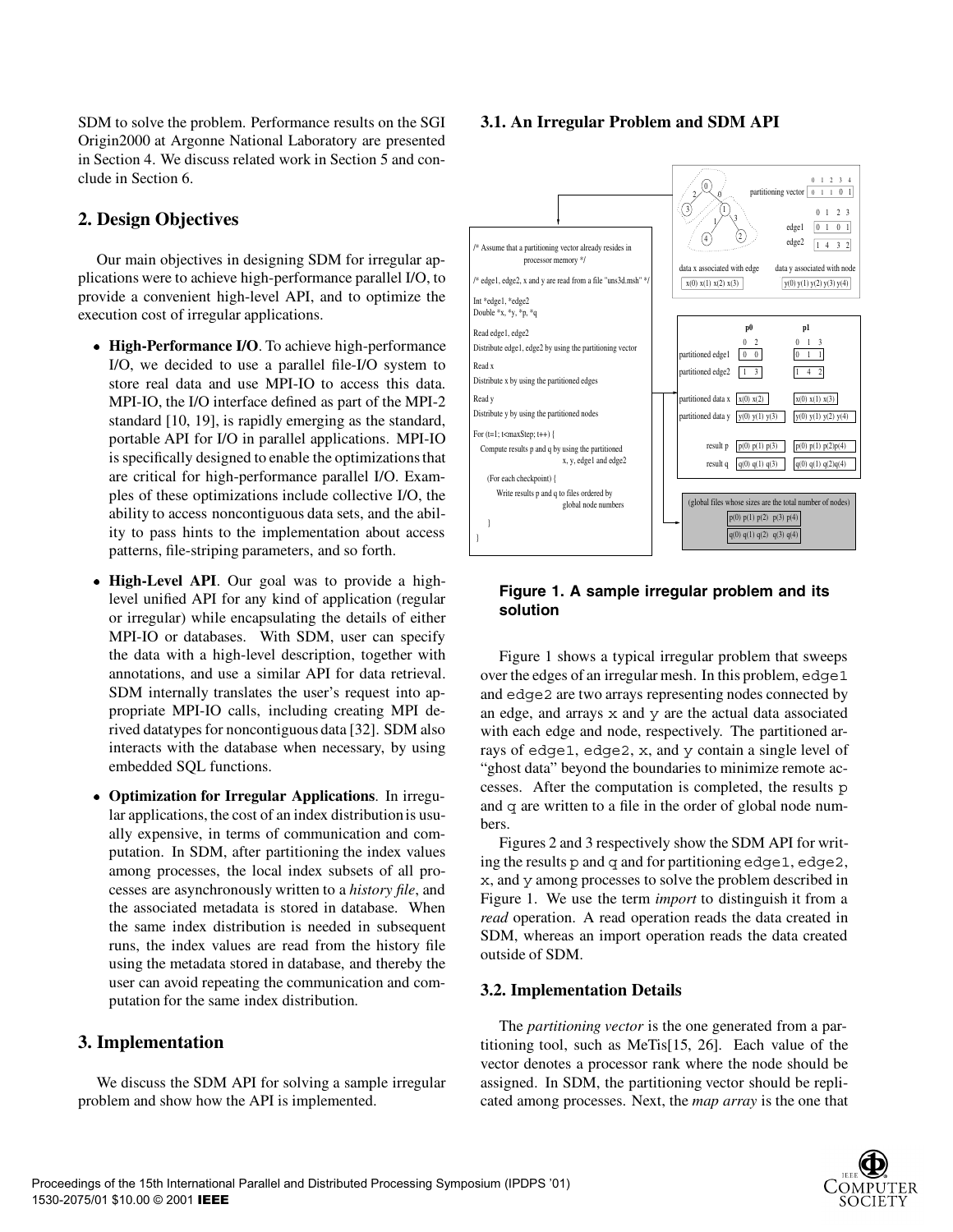```
SDM initialize(nameOfApplication);
result = SDM_make_datalist(2, \{p, q\});
result[0].data_type = DOUBLE;SDM associate attributes(2, &result[0]);
handle = SDM<sub>set</sub> attributes(2, result);
......
/* Partition edge1, edge2, x and y among processes
       (Figure 3) */......
SDM data view(handle, 2, p, &vector, &localNodes);
For (t=1; t < maxStep; t++) {
   ......
   Do computation and produce results p and q;
   For (each checkpoint) {
       SDM write(handle, p, t, pBuf);
       SDM write(handle, q, t, qbuf);
    \}\}SDM finalize(handle, 2);
```


specifies the mapping of each element of the local array to the global array. This map array is created in SDM after partitioning the indexes using a partitioning vector, or the maparray can be specified by the user.

Figure 2 shows the steps involved in initializing SDM to solve the problem in Figure 1. Running the problem on SDM begins by calling the *SDM initialize* to establish database connection (for storing metadata). Six database tables, *run table*, *access pattern table*, *execution table*, *import table*, *index table*, and *index history table*, are created to store the metadata associated with the application. Since two data sets, p and q, are produced as a result of computations and they have the same data type and global size, these data sets are grouped in a data group to experiment different ways of organizing data in files. All the metadata associated with these data sets are stored in a database in the *SDM set attributes*.

Figure 3 describes the steps in SDM to partition the indexes and data. The four arrays, edge1, edge2, x, and y, are imported by creating a data group. Since these arrays have been created outside of SDM, the user has no control over the arrays except to read them, by specifying their data type, appropriate file offset, and length. The user need not create several data groups to import the arrays. In the *SDM make importlist*, the metadata of this imported data group, including a mechanism for the import (partition), is stored in the *import table* for a later use.

In order to partition edge1 and edge2, the *SDM import* is called to import the arrays with the

parameters of file handle, their position in the data group, file offset, file length, and user buffer to hold the data. The

 $import = SDM$  make datalist(4, {edge1, edge2, x, y});  $import[2].data_type = DOUBLE;$ SDM associate attributes(2, &import[2]); SDM make importlist(handle, 4, import);

SDM import(handle, edge1, 0, totalEdges, tmp); SDM import(handle, edge2, (totalEdges\*sizeof(int)), totalEdges, tmp+(totalEdges\*sizeof(int)));

/\* Distribute edge1 and edge2 among processes \*/ vector = SDM partition table(handle, partitioning vector, totalNodes);

partitioned edge = SDM partition index(handle, partitioning vector, totalNodes, &tmp, &vector);

localEdges = SDM\_partition\_index\_size(handle); localNodes = SDM partition data size(handle);

/\* Make a history of this index distribution \*/ SDM index registry(handle, partitioned edge, vector);

/\* Import x \*/ file\_offset =  $2*$ totalEdges\*sizeof(int); SDM data view(handle, 1, x, &partitioned edge, &localEdges); SDM import(handle, x, file offset, totalEdges, xBuf); /\* Import y \*/

file offset += totalEdges \* sizeof(double); SDM data view(handle, 1, y, &vector, &localNodes); SDM import(handle, y, file offset, totalNodes, yBuf);

SDM release importlist(handle, 4);

# **Figure 3. SDM API for partitioning indexes and data**

*SDM import* first accesses the *index table* in the database to see whether a history file exists with this problem size. If so, the metadata, such as each process's partitioned index size and the history file name, is retrieved from the *index table* and *index history table*, and the control exits the *SDM import*. Otherwise, the desired data is imported to the application. Since edge1 and edge2 are being imported in a contiguous way, there is no need to specify data mapping between the file and processor memory. In the *SDM import*, the total domain (file length) is equally divided among processes, and the data in the domain is contiguously imported into the application. In our example,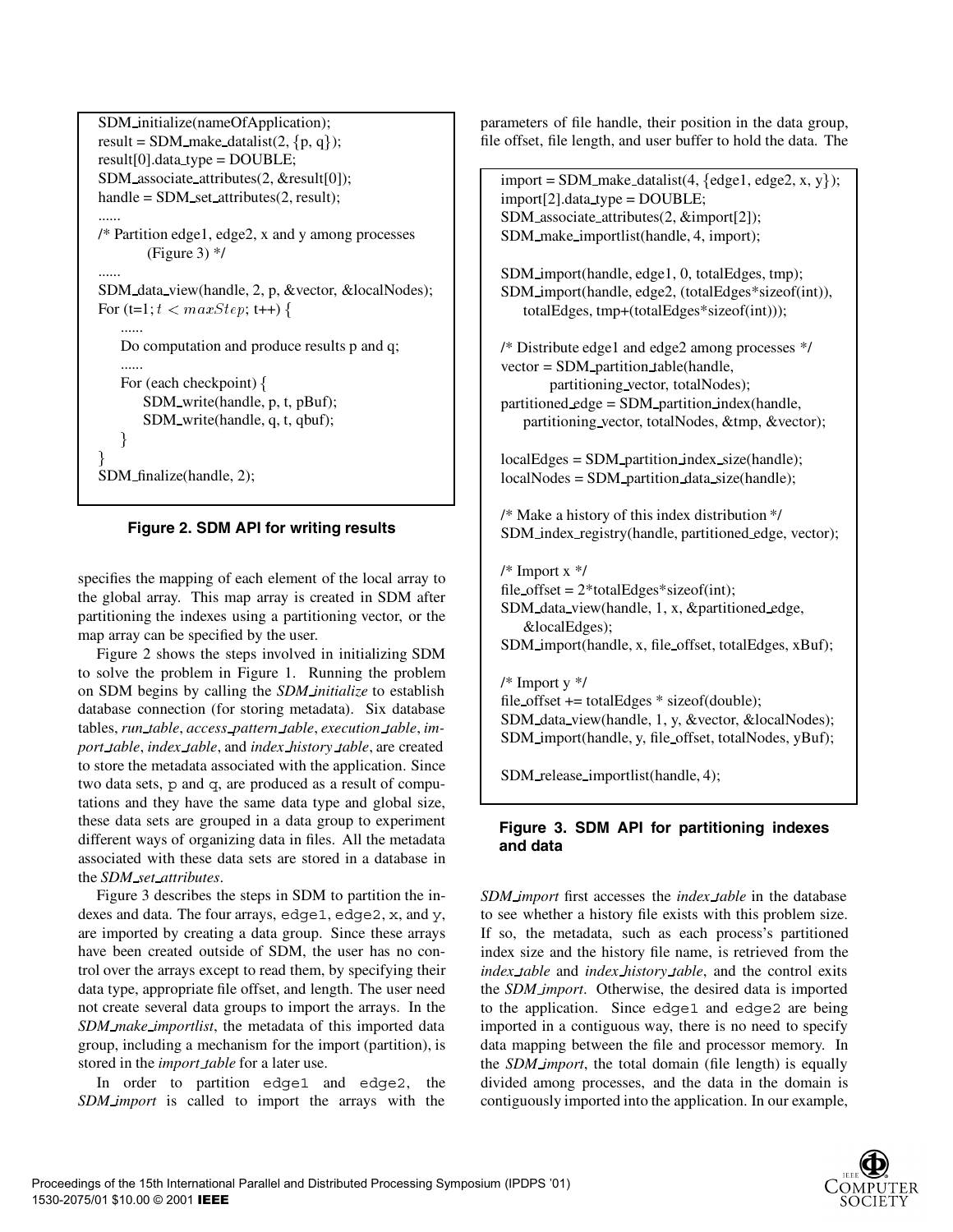edges 0 and 1 are imported to process 0, and edges 2 and 3 are imported to process 1.

In the *SDM partition table*, the global partitioning vector, partitioning vector in Figure 3, is converted to the local vector, vector in Figure 3, to determine which node should be assigned to which process. In the example, nodes 0 and 3 are assigned to process 0, and nodes 1, 2, and 4 are assigned to process 1.

If there is a history file for this problem size, the *SDM partition index* reads the already partitioned edge1 and edge2 from the history file and converts them to the localized edges by using the partitioning vector. This avoids the communication cost to exchange each process's edges and the computation cost to choose the edges to be assigned. The disadvantage of the history file is that it cannot be used if the program is run on a different number of processes from when the file was created, because the edges and nodes being assigned to each process dynamically change among different numbers of processes. One efficient use of the history file is to create it in advance for the various numbers of processes of interest. As long as the user runs the application with any of those numbers of processes, an appropriate history can be chosen to reduce communication and computation costs. If there is no history file, the edges in each process are distributed by reading all the data in parallel and performing a ring-oriented communication.

If at least a node of an edge has been partitioned to a process, the edge is assigned to the process. For example, edge 0 is assigned both to process 0 and 1 because one node of the edge, edge1 0, has been partitioned to process 0 and the other node, edge2 1, has been partitioned to process 1. This edge is a ghost edge of both processes being stored to minimize communication volumes.

For storing the partitioned edges and nodes, including the ghost ones, a certain amount of memory space is initially allocated to each process. When the entire memory space is occupied by the partitioned data, it is automatically doubled by adjusting the memory size. This prevents the system from looking through the entire data in two steps, one step to decide the size of memory space and the other step to actually store the data in the memory space.

After the edges and nodes are distributed, the edges in each process are moved to the next process located at a ring network. In the example, process 0 receives edges 2 and 3, and process 1 receives edges 0 and 1 to partition them as described above. After finishing the edge distribution, edges 0 and 2 are assigned to process 0, and edges 0, 1, and 3 are assigned to process 1. Similarly, nodes 0, 1, and 3 are assigned to process 0, and nodes 0, 1, 2, and 4 are assigned to process 1. In Figure 3, partitioned edge contains the edges assigned to each process, and vector contains the nodes assigned to it. These are the two map arrays to distribute the physical data associated with each

edge and node, respectively.

If the *SDM index registry* was executed for the first time and no history file was created earlier, the metadata of the partitioned edges, such as the partitioned size of each process, is stored in the database tables *index table* and *index history table*. Also, the partitioned edges are asynchronously written to a history file to be retrieved in subsequent runs requiring the same edge distribution. The use of the *SDM index registry* is optional. If the user does not call the *SDM index registry*, no history file is created after partitioning the edges.

In order to import and partition data  $x$  and  $y$  in the *SDM import*, the *SDM data view* must be called to define the data mapping between a noncontiguous global view of the file and a local view of the processor memory. Using the data mapping, in the *SDM import*, the associated data is irregularly distributed by calling a collective MPI-IO function. In the *SDM release importlist*, the structures being used to import data in the file handle are free.

Figure 2 shows the steps to write two data sets,  $p$  and  $q$ , after completing the computations at each checkpoint. Before writing p and q, the data mapping to write is defined in the *SDM data view* using the maparray (vector) associated with the node partition.

SDM supports three different ways of organizing data in files. In level 1, each data set generated at each time step is written to a separate file. This file organization is simple, but it incurs the cost of a file-open, file-view to define the visible portion of a file for each process and a file-close at each time step. In level 2, each data set (within a group) is written to a separate file, but different iterations of the same data set are appended to the same file. This method results in a smaller number of files and smaller file-open and fileview costs. The offset in the file where data is appended is stored in the *execution table*. In level 3, all iterations of all data sets belonging to a group are stored in a single file. As in level 2, the file offset for each data set is stored in the *execution table* by process 0 in the *SDM write* function. The idea is that if a file system has high file-open and fileclose costs, and an application generates a high file-view cost, as in irregular applications, SDM can generate a very small number of files. However, if an application produces a large number of data sets with a large problem size, level 3 file organization would result in very large files, which may degrade the performance.

Figure 4 depicts the metadata storage in the database and the organization of data in files in SDM for the example in Figure 1.

## **4. Performance Results**

We obtained performance results on the SGI Origin2000 at Argonne National Laboratory. The Origin2000 has 128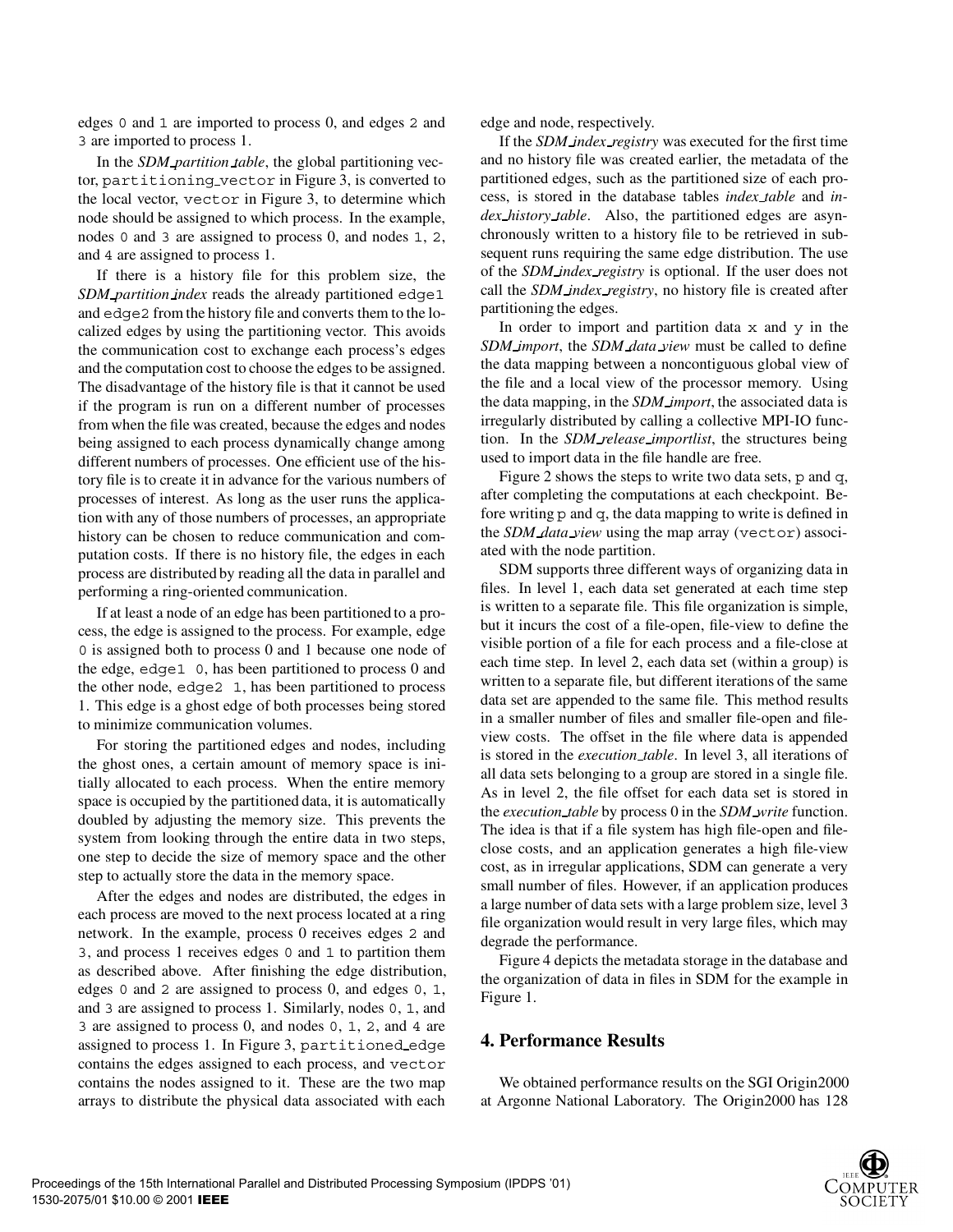

**Figure 4. SDM execution flow to solve for the example in Figure 1**

processors and 10 Fibre Channel controllers connected to a total of 110 disks of 9 GBytes capacity each. The file system on the Origin2000 is SGI's XFS [13, 30]. For the results, we used XFS buffered I/O and MySQL [20] to store the metadata.

The first application template that we benchmarked was a tetrahedral vertex-centered unstructured grid code developed by W. K. Anderson of the NASA Langley Research Center [1]. This application uses a partitioning vector generated from MeTis to partition the nodes and edges in a mesh. To evaluate SDM ported to the application, we used about 18M edges and 2M nodes. At the initial stage, the application imports edges, four data arrays associated with edges, and another four data arrays associated with nodes. The total imported data size was about 807 MBytes. As a result of computations, the application wrote about 21 MBytes of four data sets each and 105 MBytes of a single data set. Using 64 processors, we iterated the application template two time steps; at each time step, five data sets were written to files.

The second application template that we ran was a Rayleigh-Taylor instability application [9] that is motivated by a joint project between the University of Chicago and Argonne to study thermonuclear flashes on astrophysical objects. Whenever the current time reaches a certain point, the application writes two data sets: a single node data set

associated with vertices in a mesh, and a triangle data set associated with triangles on tetrahedral faces. In the application template, we wrote about 36 MBytes of the node data set and about 74 MBytes of the triangle data set at each time step. Since we iterated the template five times, the total data size written was approximately 550 MBytes.

### **4.1. Results for FUN3D**



**Figure 5. Execution time for partitioning indices and data in FUN3D**

Figure 5 shows the bandwidth to import and partition 18M edges, four data sets each of 144 MBytes of data associated with edges, and another four data sets each of 21 MBytes of data associated with nodes. The original version of the application—without using SDM—performs all the I/O operations by a single process (process 0), which then broadcasts data to other processes. SDM performs I/O in parallel from all processes using MPI-IO. The bar labeled index distri. in Figure 5 shows the communication and computation costs to partition the edges after importing them to the application. Also, the bar labeled import shows the cost of reading the edges and eight data arrays.

The original application reads the edges in two steps: one step to determine the amount of memory to store the partitioned edges and the other step to actually read the edges. SDM, however, extends the allocated memory dynamically as needed (using C function realloc) and is therefore able to read the partitioned edges in a single step. This contributes to the reduced cost of index distri. when using SDM. When partitioning the edges with a history file,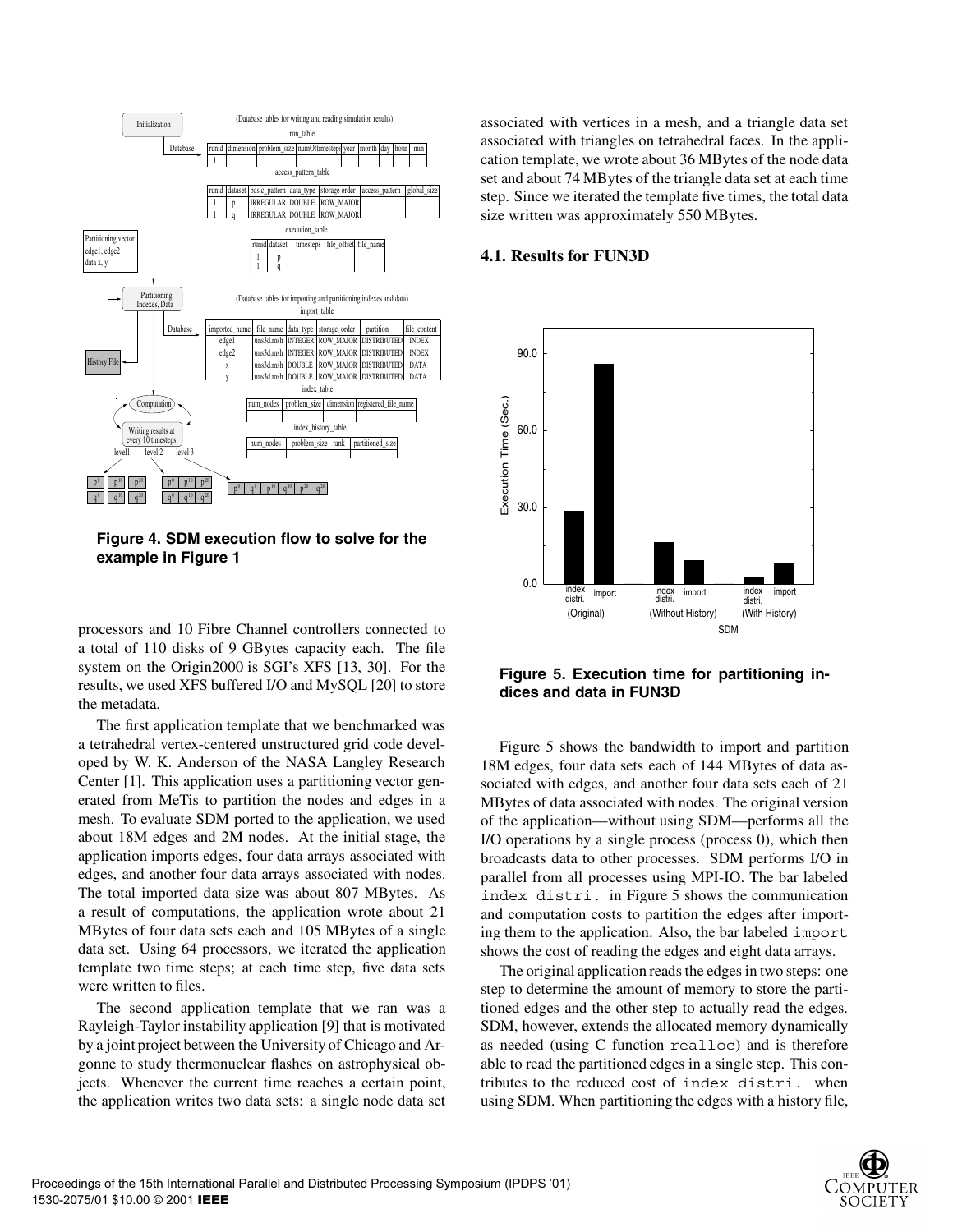the cost of index distri. is nothing but reading the history file of the edges in a contiguous way, including the database cost to access the metadata. Since the history file contains the already partitioned edges, there is no need to import the edges; hence, the read cost in import is reduced.



**Figure 6. I/O bandwidth for reading and writing data in FUN3D**

Figure 6 shows the I/O bandwidth for writing and then reading back the data generated from the application using 64 processors. The total data size was approximately 379 MBytes. In level 1, each data array is written to separate files, resulting in the creation of 10 different files. Each time the data array is written to files, level 1 requires the cost for opening a file and defining an MPI-IO *file view* to access the data from the portion of the file pointed by the global file offset. In level 2, however, each data array generated at each time step is appended in five files, generating five file-open and file-view costs. This reduced number of files improves the I/O performance slightly. In level 3, only two files are generated, resulting in the best I/O performance among the three file organizations. On the SGI Origin2000, the difference between three file organizations is not significant because the file-open cost is small.

#### **4.2. Results of RT Application**

Figure 7 shows the I/O bandwidth for writing approximately 550 MBytes of data. In the original application, the write operation is performed sequentially. In other words, after seeking the starting position in a file, processes write their local portion of data one by one. When we ported the application to SDM, the I/O performance increased significantly because of the I/O optimizations of MPI-IO.

In SDM, we wrote the node data set according to the global node number of the partitioned nodes, and wrote the triangle data set contiguously. Since two data sets are written to files separately, SDM supports two different ways of file organization: level 1 and level 2/3 (levels 2 and 3 are identical in this case). As can be seen in Figure 7, on the SGI Origin2000, changing the file organization does not affect the I/O performance, since the cost of file-open and file-view is very low.

When the number of processors increases to write the same data size, we can see the degradation of the I/O performance. With 32 processors, the data size being written at each time stepis about 1 MByte for the node data set and 2 MBytes for the triangle data set. If the number of processors goes up to 64, the buffer size of each process becomes smaller, resulting in the performance reduction. Clearly, there is an optimal buffer size that shows the best I/O performance.



**Figure 7. I/O bandwidth for RT**

### **5. Related Work**

Several efforts have sought to optimize I/O in parallel file systems and runtime libraries [3, 5, 6, 14, 16, 18, 22, 27, 31]. SRB (Storage Resource Broker) [2] provides an uniform interface to access various storage systems, such as file systems, Unitree, HPSS and database objects. However, it does not fully support the optimizations implemented in MPI-IO. Shoshani et al. [28, 29] describe an architecture for op-

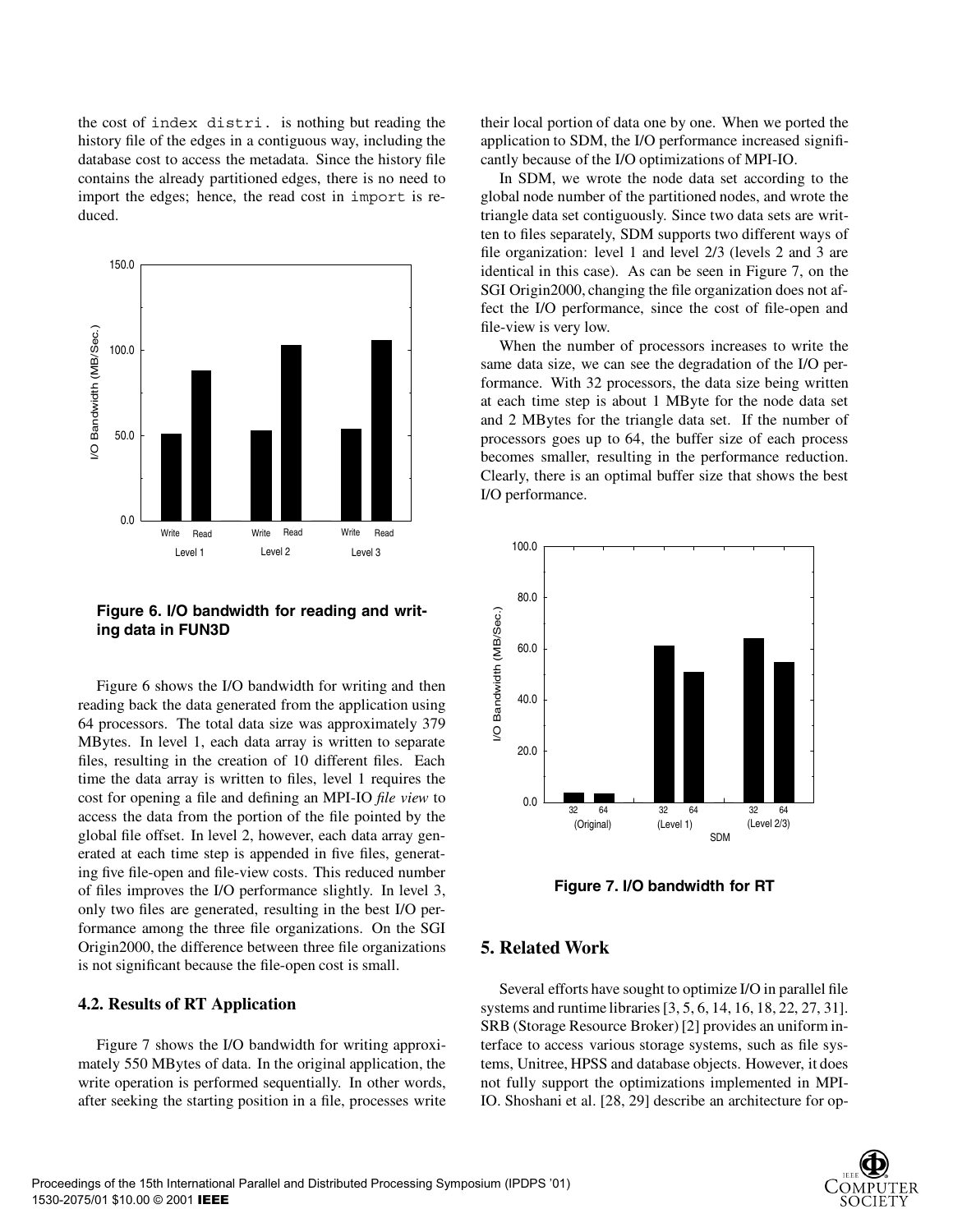timizing access to large volumes of scientific data stored on tapes. The Active Data Repository [17] and DataCutter [4] optimize storage, retrieval, and processing of very large multidimensional datasets. The main difference between our work and other efforts in I/O is that SDM aims to combine the good features of parallel file I/O and databases, whereas other efforts focus on either parallel I/O or data management, not both.

# **6. Summary**

We have described the SDM system, API, and implementation for I/O in irregular applications. SDM provides an easy-to-use user interface for managing large data sets and internally uses MPI-IO for high-performance I/O and a database for storing metadata. We studied the performance of SDM using two irregular applications: FUN3D and RT. When we ported both applications to use SDM, there was a significant improvement in I/O performance compared with the original application. Also, we observed that using a history file for the index distribution helped to reduce the computation and communication costs. However, changing the SDM file organization from level 1 to level 3 did not greatly affect the performance on the SGI Origin2000, because of its low file-open and file-view costs.

We plan to develop SDM further to support visualization applications and to investigate whether SDM can effectively be used as a strategy for implementing libraries such as HDF [21] and netCDF [33].

# **References**

- [1] W. K. Anderson, W. D. Gropp, D. K. Kaushik, D. E. Keyes, and B. F. Smith. Achieving High Sustained Performance in an Unstructured Mesh CFD Application. In *Proc. of SC1999*, Winter 1999.
- [2] C. Baru, R. Moore, A. Rajasekar, and M. Wan. The SDSC Storage Resource Broker. In *Proceedings of CASCON '98*, December 1998.
- [3] R. Bennett, K. Bryant, A. Sussman, R. Das, and J. Saltz. Jovian: A Framework for Optimizing Parallel I/O. In *Proceedings of the Scalable Parallel Libraries Conference*, pages 10–20. IEEE Computer Society Press, Oct. 1994.
- [4] M. D. Beynon, R. Ferreira, T. Kurc, A. Sussman, and J. Saltz. DataCutter: Middleware for Filtering Very Large Scientific Datasets on Archival Storage Systems. In *Proceedings of the Eighth Goddard Conference on Mass Storage Systems and Technologies*, March 2000.
- [5] R. Bordawekar, J. M. del Rosario, and A. Choudhary. Design and Evaluation of Primitives for Parallel I/O. In *Proceedings of Supercomputing '93*, pages 452–461, November 1993.
- [6] P. F. Corbett and D. G. Feitelson. The Vesta parallel file system. *ACM Transactions on Computer Systems*, 14(3):225– 264, August 1996.
- [7] R. Das, M. Uysal, J. Saltz, and Y.-S. Hwang. Communication optimizations for irregular scientific computations on distributed memory architectures. *Journal of Parallel and Distributed Computing*, 22(3):462–479, September 1994.
- [8] J. M. del Rosario and A. Choudhary. High performance I/O for parallel computers: Problems and prospects. *IEEE Computer*, 27(3):59–68, March 1994.
- [9] L. Freitag, M. Jones, and P. Plassmann. The Scalability of Mesh Improvement Algorithms. *IMA Volumes in Mathematics and Its Applications*, 105:185–212, May 1998.
- [10] W. Gropp, E. Lusk, and R. Thakur. *Using MPI-2: Advanced Features of the Message-Passing Interface*. MIT Press, Cambridge, MA, 1999.
- [11] R. V. Hanxleden, K. Kennedy, and J. Saltz. Value-Based Distributions and Alignments in Fortran D. *Journal of Programming Languages - Special Issue on Compiling and Run-Time Issues for Distributed Address Space Machines*, May 1994.
- [12] High Performance Fortran Forum. High Performance Fortran Language Specification, Version 1.0. Technical Report Version 1.0, Rice University Houston Texas, May 1993.
- [13] M. Holton and R. Das. XFS: A Next Generation Journalled 64-Bit Filesystem With Guaranteed Rate I/O. Technical report, SGI, Inc, 1994.
- [14] J. Huber, C. L. Elford, D. A. Reed, A. A. Chien, and D. S. Blumenthal. PPFS: A High Performance Portable Parallel File System. In *Proceedings of the 9th ACM International Conference on Supercomputing*, pages 385–394. ACM Press, July 1995.
- [15] G. Karypis and V. Kumar. A Fast and High Quality Multilevel Scheme for Partitioning Irregular Graphs. *Journal on Scientific Computing*, 1997.
- [16] D. Kotz. Disk-directed I/O for MIMD Multiprocessors. *ACM Transactions on Computer Systems*, 15(1):41–74, February 1997.
- [17] T. Kurc, C. Chang, R. Ferreira, A. Sussman, and J. Saltz. Querying Very Large Multi-dimensional Datasets in ADR. In *Proceedings of SC99: High Performance Networking and Computing*, November 1999.
- [18] T. M. Madhyastha and D. A. Reed. Intelligent, Adaptive File System Policy Selection. In *Proceedings of the Sixth Symposium on the Frontiers of Massively Parallel Computation*, pages 172–179. IEEE Computer Society Press, October 1996.
- [19] Message Passing Interface Forum. MPI-2: Extensions to the Message-Passing Interface, July 1997. http://www.mpi-forum.org/docs/docs.html.
- [20] MySQL Reference Manual. http://www.mysql.com, 1999. Version 3.23.10-alpha.
- [21] National Center for Supercomputing Applications, University of Illinois. *NCSA HDF Reference Manual*. Version 3.3, February 1994.
- [22] N. Nieuwejaar and D. Kotz. The Galley Parallel File System. *Parallel Computing*, 23(4):447–476, June 1997.
- [23] J. No, R. Thakur, and A. Choudhary. Integrating Parallel File I/O and Database Support for High-Performance Scientific Data Management. In *Proc. of SC2000: High Performance Networking and Computing*, November 2000.